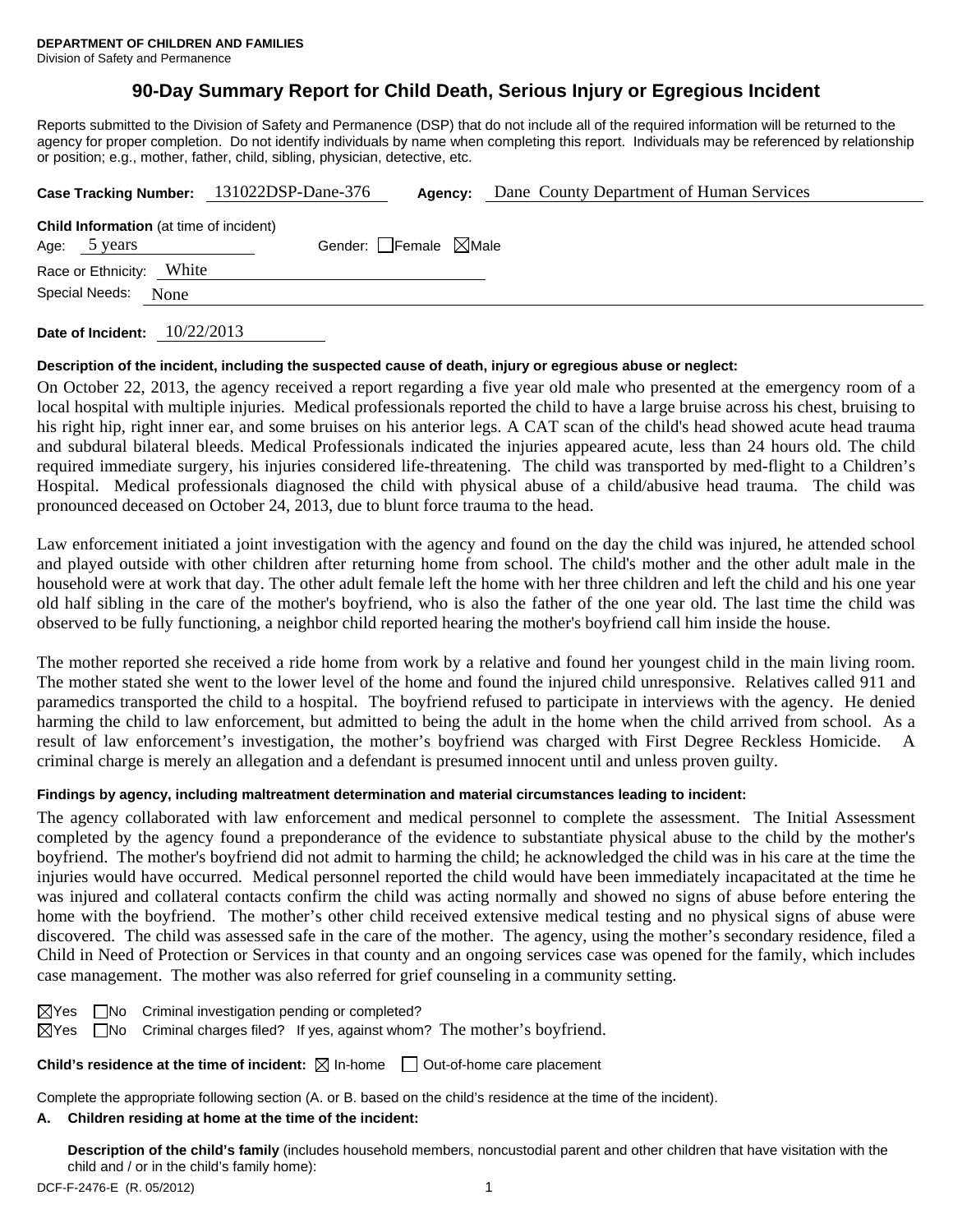At the time of the incident, the child resided with his mother, her boyfriend, and their one-year-old son in a temporary living situation with two adult home owners and their three children. The child's father resided in a different household with his girlfriend and the child's five older siblings.

**Yes No Statement of Services:** Were services under ch. 48 or ch. 938 being provided to the child, any member of the child's family or alleged maltreater at the time of the incident, including any referrals received by the agency or reports being investigated at time of incident?

#### **If "Yes", briefly describe the type of services, date(s) of last contact between agency and recipient(s) of those services, and the person(s) receiving those services:**

On October 17, 2013, the agency screened-in a CPS Report with concerns of sexual abuse of the child's 14-year-old sister by the child's father and 17-year-old brother. The agency collaborated with law enforcement during the assessment timeframe and determined there was a preponderance of evidence to substantiate sexual abuse of the 14-year-old by her father and her brother. Both the father and the brother are facing criminal charges of sexual assault of a child. Based on information obtained during interviews, the 14-year-old and her three younger siblings were determined unsafe in the care of their father; Temporary Physical Custody was taken, a Child in Need of Protection or Services was filed and the children were placed in out-of-home care and opened with ongoing services for case management.

The agency made contact with the children's mother on October 18, 2013, and she explained she originally had joint custody of the children following her divorce from the children's father, but the father refused her placement of the children. She stated she did not contact law enforcement out of fear of the children's father who she reported was abusive to her during the marriage.

On October 23, 2013 and October 24, 2013, the agency facilitated supervised contact between the child and his father at the hospital. The father reported he had not had contact with the child for two years following the divorce between himself and the child's mother.

**Summary of all involvement in services as adults under ch. 48 or ch. 938 by child's parents or alleged maltreater in the previous five years:** (Does not include the current incident.) N/A

**Summary of actions taken by the agency under ch. 48, including any investigation of a report or referrals to services involving the child, any member of the child's family living in this household and the child's parents and alleged maltreater.** (Does not include the current incident.)

(Note: Screened out reports listed in this section may include only the date of the report, screening decision, and if a referral to services occurred at Access. Reports that do not constitute a reasonable suspicion of maltreatment or a reason to believe that the child is threatened with harm are not required to be screened in for an initial assessment, and no further action is required by the agency.)

On June 22, 2009, the agency screened-out a report with a referral to community services.

On February 2, 2012, the agency screened-out a report.

On December 11, 2012, the agency screened-out a report.

On January 16, 2013, the secondary county of residence agency screened-in a report with concerns of physical abuse to the child by his mother and her boyfriend. The child was interviewed and observed, the child's infant half -brother was observed, the mother and her boyfriend were interviewed and no indications of safety concerns or maltreatment were identified.

On January 30, 2013, the secondary county of residence agency screened-out a report.

On February 11, 2013, the agency screened-in a CPS report with concerns of physical abuse to the child's older sister by her father and brother. This report was mistakenly not assigned for assessment. The failure to assign was eventually discovered and a child welfare report was created and assigned on April 4, 2013. The agency made contact with the child's father who stated the family was involved in services. He declined to meet with the worker.

On March 19, 2013, the secondary county of residence agency screened-in a report with concerns of physical abuse to the child by the mother's boyfriend. The child was interviewed and his younger half- brother was observed. The child's mother was interviewed. The mother's boyfriend was incarcerated during the assessment period and could not have caused the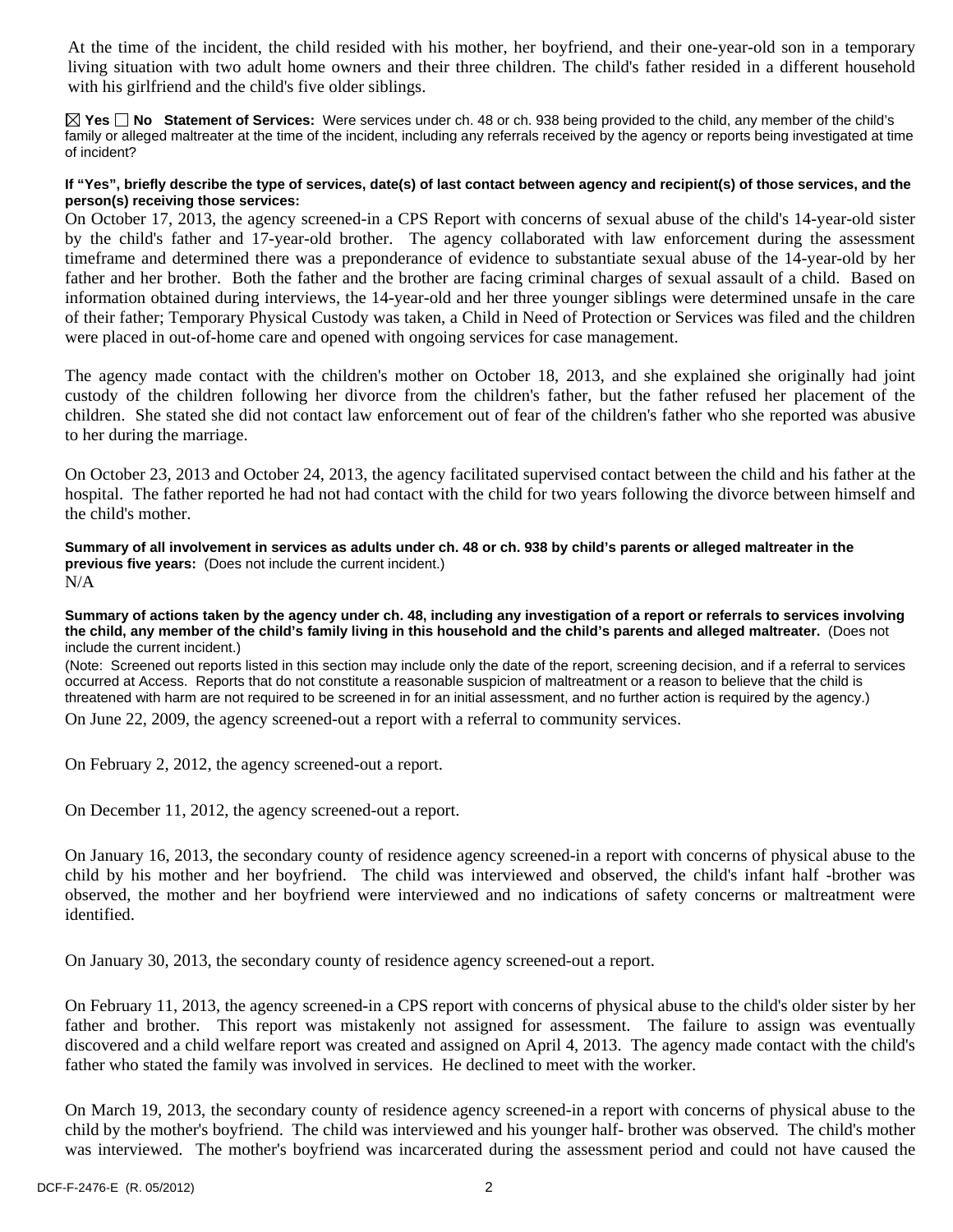injury to the child during the reported timeframe. The agency collaborated with medical personnel and a plausible explanation for the injury was obtained.

On July 12, 2013, the agency screened-out a report.

On October 7, 2013, the agency screened-in a report with concerns of sexual abuse to the child's older sister by her father and her brother.

On October 16, 2013, the agency screened-out a report.

### **Summary of any investigation involving the child, any member of the child's family and alleged maltreater conducted under ch. 48 or ch. 938 and any services provided to the child and child's family since the date of the incident:**

The agency collaborated with law enforcement and medical personnel to complete the assessment. The Initial Assessment completed by the agency found a preponderance of the evidence to substantiate physical abuse to the child by the mother's boyfriend. The mother's boyfriend has not admitted to harming the child; he acknowledged the child was in his care at the time the injuries would have occurred. Medical personnel reported the child would have been immediately incapacitated at the time he was injured and collateral contacts confirm the child was acting normally and showed no signs of abuse before entering the home with the boyfriend. The mother's other child received extensive medical testing and no physical signs of abuse were discovered and the child was assessed safe in the care of the mother. The agency, in the mother's secondary residence filed a Child in Need of Protection or Services in that county and an ongoing services case was opened for the family, which includes case management. The mother was also referred for grief counseling in a community setting.

The agency is monitoring the out-of-home placements of the child's older siblings, which include petitions filed for Children in Need of Protection or Services. Ongoing services are provided to this part of the child's family. The agency provides supervised visitation between the child's mother and his older siblings.

### **B. Children residing in out-of-home (OHC) placement at time of incident:**

#### **Description of the OHC placement and basis for decision to place child there:** N/A

**Description of all other persons residing in the OHC placement home:**

N/A

**Licensing history:** Including type of license, duration of license, summary of any violations by licensee or an employee of licensee that constitutes a substantial failure to protect and promote the welfare of the child. N/A

| Summary of any actions taken by agency in response to the incluent. (Crieck all that apply.) |                                                      |  |                                                   |  |
|----------------------------------------------------------------------------------------------|------------------------------------------------------|--|---------------------------------------------------|--|
| $\boxtimes$                                                                                  | Screening of Access report                           |  | Attempted or successful reunification             |  |
|                                                                                              | Protective plan implemented                          |  | Referral to services                              |  |
| $\boxtimes$                                                                                  | Initial assessment conducted                         |  | <b>Transportation assistance</b>                  |  |
|                                                                                              | Safety plan implemented                              |  | Collaboration with law enforcement                |  |
|                                                                                              | Temporary physical custody of child                  |  | Collaboration with medical professionals          |  |
| $\boxtimes$                                                                                  | Petitioned for court order / CHIPS (child in need of |  | Supervised visitation                             |  |
|                                                                                              | protection or services)                              |  | Case remains open for services                    |  |
|                                                                                              | Placement into foster home                           |  | Case closed by agency                             |  |
|                                                                                              | <b>Placement with relatives</b>                      |  | Initiated efforts to address or enhance community |  |
| $\overline{\boxtimes}$                                                                       | Ongoing Services case management                     |  | collaboration on CA/N cases                       |  |
|                                                                                              |                                                      |  | Other (describe):                                 |  |
|                                                                                              |                                                      |  |                                                   |  |

## **Summary of any actions taken by agency in response to the incident:** (Check all that apply.)

## **FOR DSP COMPLETION ONLY:**

#### **Summary of policy or practice changes to address issues identified during the review of the incident:**

Under the Child Welfare Disclosure Act (Section 48.981(7)(cr), Stats.), the DSP completes a 90-day review of the agency's practice in each case reported under the Act. In accordance with the DCF memo Series 2010-13, dated December 7, 2010 pertaining to the Child Welfare Case Review Protocol, the DSP will conduct a records review in case #131022DSP-Dane-376.